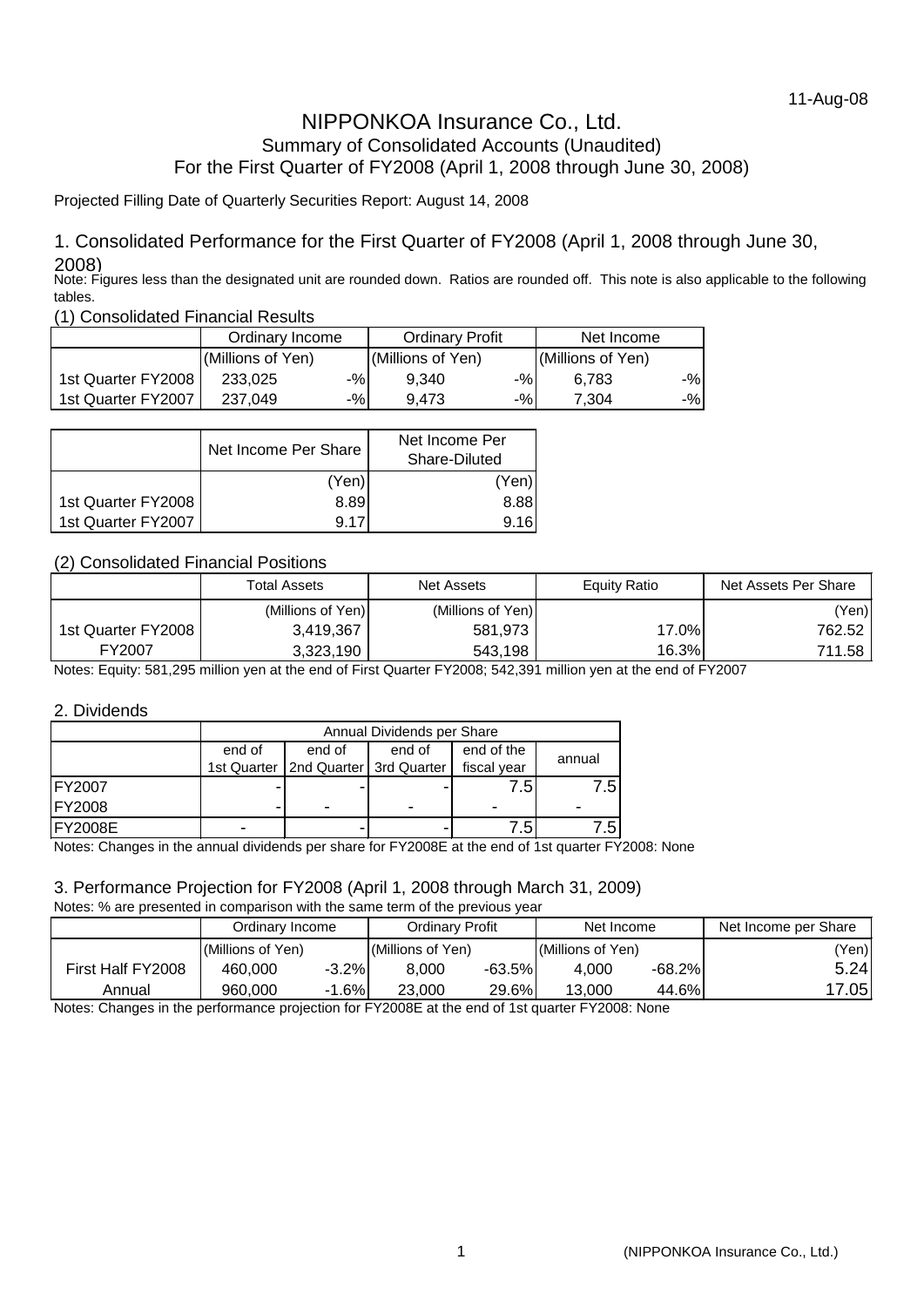#### 4. Miscellaneous

(1) Changes in the significant subsidiaries during this period (changes in specified subsidiaries resulting in alteration in consolidation scope): None

(2) Applications of simplified accounting and characteristic accounting for quarterly consolidated financial summary: None

(3) Changes in accounting principles and procedures and changes in presentation methods for quarterly consolidated financial summary:

Changes due to the revision of accounting standards: Applicable

Changes due to other factors: None

(4) Number of outstanding shares (common stock):

Number of shares outstanding at the end of period (including treasury stock):

First Quarter FY2008: 816,743,118 shares; FY2007: 816,743,118 shares

Number of treasury stock at the end of period:

First Quarter FY2008: 54,413,474 shares; FY2007: 54,517,315 shares

Average number of shares during this period:

First Quarter FY2008: 762,251,559 shares; First Quarter FY2007: 796,208,704 shares

#### Cautionary Statement

Estimates, projections, targets and other statements contained in this material that are not historical facts are forward-looking statements about the future performance and plans of NIPPONKOA Insurance Co., Ltd. (the "Company"). Such forward-looking statements are based on the Company's assumptions and beliefs in light of the information currently available to it. Therefore, these statements do not guarantee future performance, but involve risks and uncertainties. The Company cautions you that a number of important factors could cause actual results to differ materially from those contained in the forward-looking statements. Such factors include, but are not limited to, (1) general economic conditions in the Company's market, mainly Japan, (2) business conditions in the insurance industry, especially, increased competition, (3) fluctuation of exchange rates, and (4) the regulatory environment.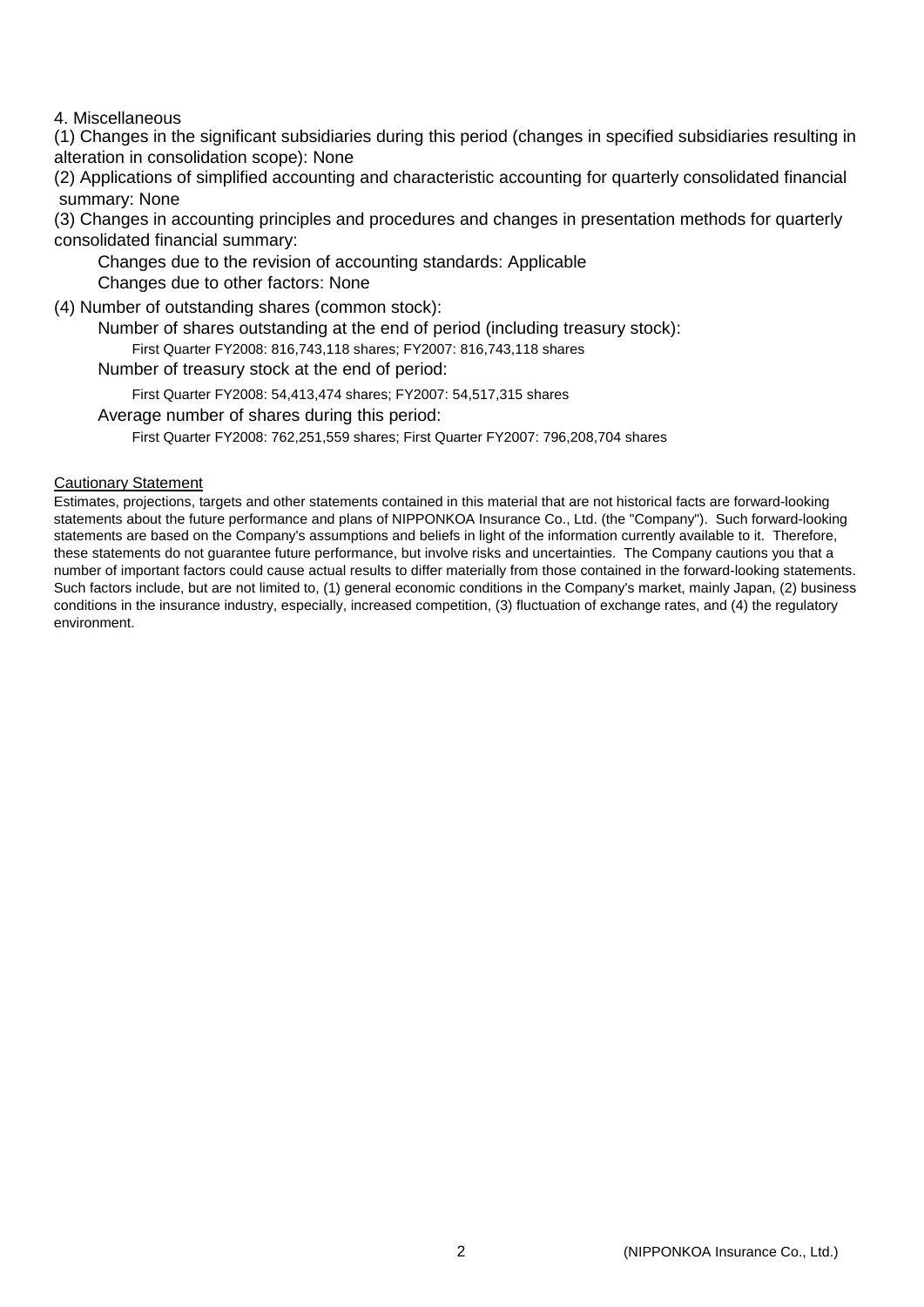(Unaudited)

# Consolidated Interim Balance Sheet (Summary)

|                                                      |                       | (Millions of Yen)                                  |
|------------------------------------------------------|-----------------------|----------------------------------------------------|
|                                                      | <b>This Quarter</b>   | Previous Fiscal Year                               |
|                                                      | (As of June 30, 2008) | Summarized Balance Sheet<br>(As of March 31, 2008) |
|                                                      | Amount                | Amount                                             |
| Assets                                               |                       |                                                    |
| Cash and deposits                                    | 109,042               | 104,768                                            |
| Call Ioans                                           | 34,867                | 46,000                                             |
| Receivables under resale agreement                   | 26,957                | 5,997                                              |
| Receivables under securities borrowing transactions  | 29,885                |                                                    |
| Monetary receivables bought                          | 17,743                | 23,983                                             |
| Money in trust                                       | 82,043                | 82,662                                             |
| Investments in securities                            | 2,599,349             | 2,536,140                                          |
| Loans                                                | 229,037               | 225,514                                            |
| Tangible fixed assets                                | 129,082               | 130,377                                            |
| Intangible fixed assets                              | 1,257                 | 1,270                                              |
| Other assets                                         | 160,088               | 167,567                                            |
| Deferred tax assets                                  | 1,950                 | 1,203                                              |
| Reserve for doubtful accounts                        | $-1,940$              | $-2,295$                                           |
| <b>Total assets</b>                                  | 3,419,367             | 3,323,190                                          |
| Liabilities                                          |                       |                                                    |
| Underwriting fund                                    | 2,651,289             | 2,642,404                                          |
| Reserve for outstanding claims                       | 296,883)              | 292,584)                                           |
| <b>Underwriting reserves</b>                         | $2,354,405$ )         | 2,349,819)                                         |
| <b>Other liabilities</b>                             | 116,239               | 71,482                                             |
| Reserve for retirement benefits                      | 21,536                | 36,411                                             |
| Reserve for bonuses                                  | 1,576                 | 6,209                                              |
| Reserve for bonuses to directors                     |                       | 8                                                  |
| Reserve under special law                            | 21,742                | 21,062                                             |
| Reserve for price fluctuations                       | $21,742$ )            | 21,062)                                            |
| Deferred tax liabilities                             | 24,641                | 1,972                                              |
| Negative goodwill                                    | 366                   | 439                                                |
| <b>Total liabilities</b>                             | 2,837,393             | 2,779,992                                          |
| Net Assets                                           |                       |                                                    |
| Shareholders' equity                                 |                       |                                                    |
| Share capital                                        | 91,249                | 91,249                                             |
| Capital surplus                                      | 46,702                | 46,702                                             |
| Retained earnings                                    | 166,896               | 165,741                                            |
| Treasury stock                                       | $-51,495$             | $-51,592$                                          |
| Total shareholders' equity                           | 253,352               | 252,099                                            |
| Valuation and translation adjustments                |                       |                                                    |
| Net unrealized gain on available-for-sale securities | 331,470               | 289,992                                            |
| Deferred gains from hedging transactions             | $-441$                | 1,790                                              |
| Foreign currency translation adjustments             | $-3,085$              | $-1,492$                                           |
| Total valuation and translation adjustments          | 327,943               | 290,291                                            |
| Subscription rights to shares                        | 330                   | 408                                                |
| Minority interest                                    | 347                   | 398                                                |
| Total net assets                                     | 581,973               | 543,198                                            |
| Total liabilities and net assets                     | 3,419,367             | 3,323,190                                          |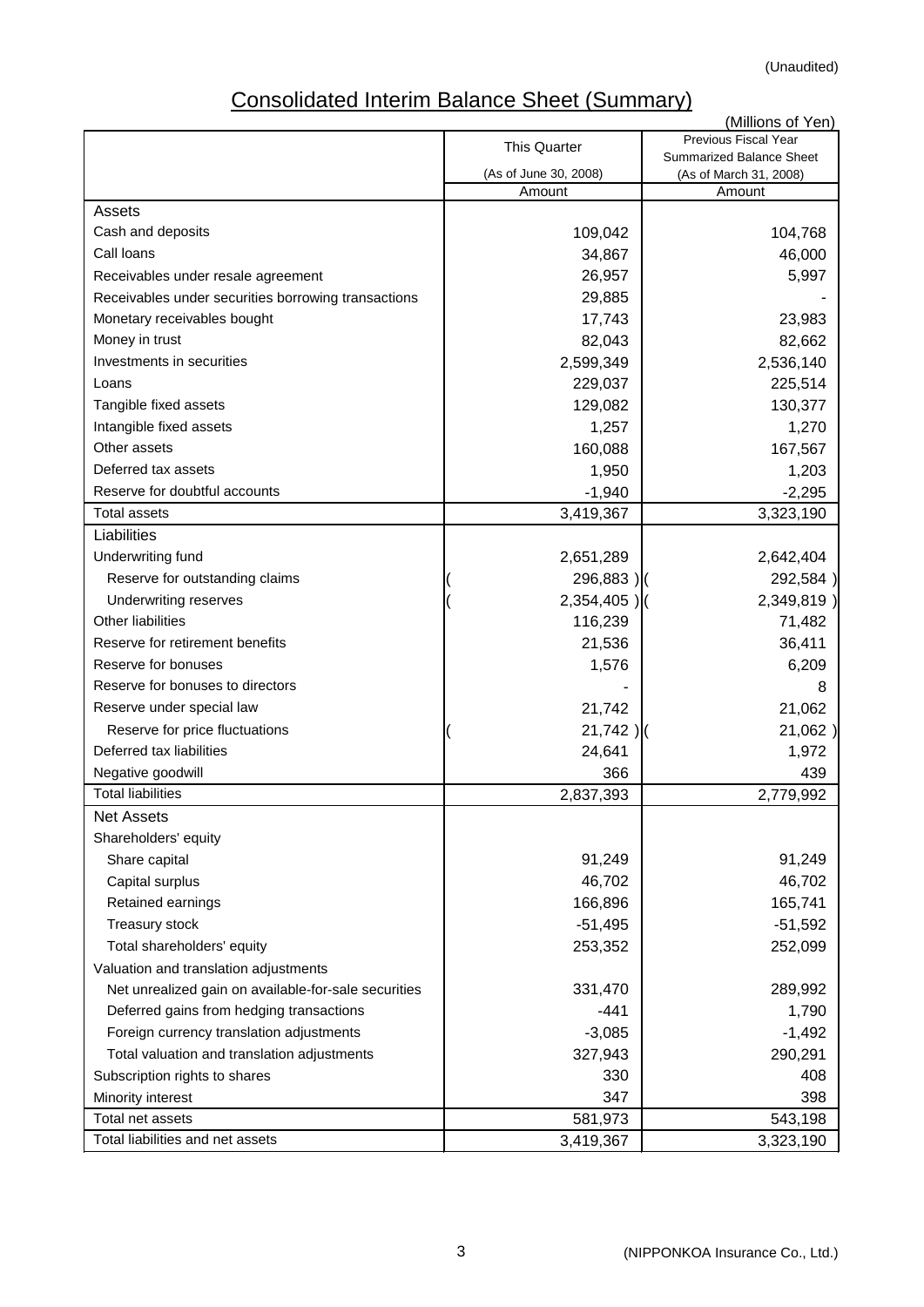# Consolidated Income Statement (Summary)

| יוסטווטטו<br><b>INVOLUTE ORAIGN IN</b>            |  | $\overline{y}$        | (Millions of Yen)     |
|---------------------------------------------------|--|-----------------------|-----------------------|
|                                                   |  |                       | (Reference)           |
|                                                   |  | 1st Quarter of FY2008 | 1st Quarter of FY2007 |
|                                                   |  | From Apr. 1, 2008     | From Apr. 1, 2007     |
|                                                   |  | To Jun. 30, 2008      | To Jun. 30, 2007      |
|                                                   |  | Amount                | Amount                |
| Ordinary income                                   |  | 233,025               | 237,049               |
| Underwriting income                               |  | 217,310               | 217,648               |
| (Net premiums written                             |  | 176,991               | 180,873               |
| Deposit premiums from policyholders               |  | 16,049                | 14,040                |
| Investment income on deposit premiums             |  | 6,755                 | 6,646                 |
| Life insurance premiums                           |  | 16,426                | 15,368                |
| Investment income                                 |  | 14,697                | 18,982                |
| Interest and dividends                            |  | 18,781                | 19,268                |
| Gain on money in trust                            |  | 683                   | 1,469                 |
| Gain on sale of securities                        |  | 1,069                 | 4,443                 |
| Transfer of investment income on deposit premiums |  | $-6,755$              | $-6,646$              |
| Other ordinary income                             |  | 1,017                 | 417                   |
| Ordinary expenses                                 |  | 223,685               | 227,575               |
| Underwriting expenses                             |  | 185,243               | 190,165               |
| Net losses paid                                   |  | 99,106                | 98,062                |
| Loss adjustment expenses                          |  | 8,741                 | 9,189                 |
| Net commissions and brokerage expenses            |  | 31,298                | 33,825                |
| Maturity refunds to policyholders                 |  | 33,355                | 35,294                |
| Life insurance claims                             |  | 2,678                 | 2,625                 |
| Provision of reserve for outstanding claims       |  | 4,594                 | 3,878                 |
| Provision of underwriting reserves                |  | 5,152                 | 7,176                 |
| Investment expenses                               |  | 3,801                 | 1,639                 |
| Loss on money in trust                            |  | 11                    | 421                   |
| Loss on sale of securities                        |  | 990                   | 95                    |
| Revaluation loss on securities                    |  | 640                   | 305                   |
| Operating and administrative expenses             |  | 34,451                | 35,401                |
| Other ordinary expenses                           |  | 189                   | 369                   |
| Interest expense                                  |  | 37                    | 13                    |
| Ordinary profit                                   |  | 9,340                 | 9,473                 |
| Special income                                    |  | 11                    |                       |
| Special loss                                      |  | 766                   | 836                   |
| ( Provision of reserve under special law          |  | 680                   | 676                   |
| (( Reserve for price fluctuations                 |  | $680)$ )((            | 676)                  |
| Others                                            |  | 86                    | 160                   |
| Income before income taxes                        |  | 8,584                 | 8,638                 |
| Income taxes                                      |  | 1,450                 | 5,602                 |
| Tax adjustment                                    |  | 340                   | $-4,285$              |
| Minority interests                                |  | 9                     | 16                    |
| Net income                                        |  | 6,783                 | 7,304                 |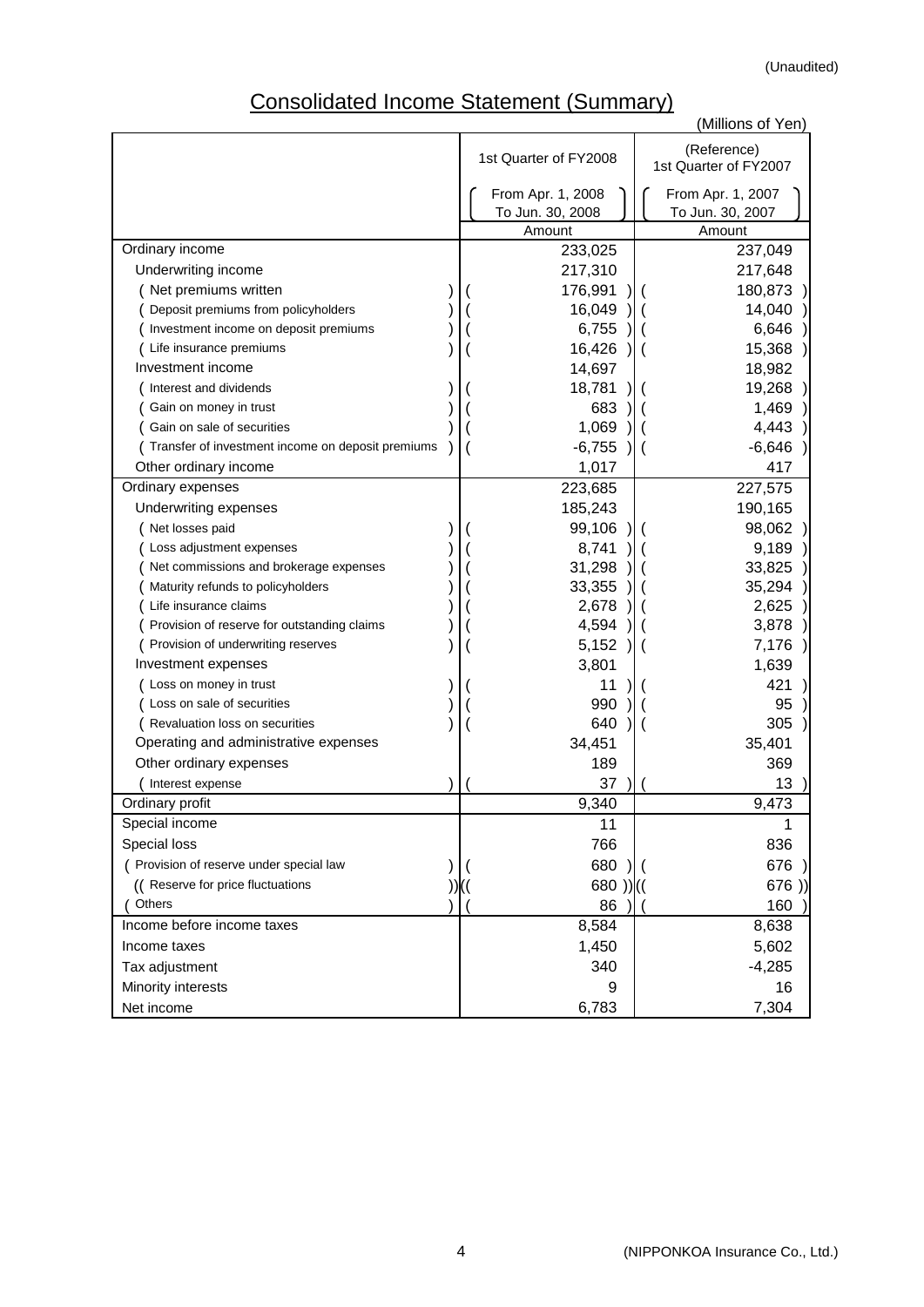### Direct Premiums Written by Line, Excluding Deposit Premiums of Savings-type Policies (Consolidated)

|                      |         |                       |            |         |                       | (Millions of Yen) |
|----------------------|---------|-----------------------|------------|---------|-----------------------|-------------------|
|                      |         | 1st Quarter of FY2007 |            |         | 1st Quarter of FY2008 |                   |
|                      |         | From April 1, 2007    |            |         | From April 1, 2008    |                   |
|                      |         | To June 30, 2007      |            |         | To June 30, 2008      |                   |
|                      | Amount  | Proportion            | % Increase | Amount  | Proportion            | % Increase        |
|                      |         | $\%$                  | $\%$       |         | $\%$                  | %                 |
| Fire & allied lines  | 32,608  | 16.6                  | $-1.7$     | 32,782  | 17.0                  | 0.5               |
| Marine               | 6,114   | 3.1                   | 11.9       | 5,498   | 2.8                   | $-10.1$           |
| Personal accident    | 16,819  | 8.6                   | $-2.9$     | 15,399  | 8.0                   | $-8.4$            |
| Voluntary automobile | 87,591  | 44.4                  | $-0.8$     | 86,332  | 44.6                  | $-1.4$            |
| CALI                 | 27,674  | 14.1                  | 0.7        | 26,773  | 13.9                  | $-3.3$            |
| Other                | 25,873  | 13.2                  | 3.9        | 26,484  | 13.7                  | 2.4               |
| Total                | 196,682 | 100.0                 | 0.0        | 193,270 | 100.0                 | $-1.7$            |

#### Net Premiums Written by Line (Consolidated)

|                      |         |                       |            |                       |                    | (Millions of Yen) |  |
|----------------------|---------|-----------------------|------------|-----------------------|--------------------|-------------------|--|
|                      |         | 1st Quarter of FY2007 |            | 1st Quarter of FY2008 |                    |                   |  |
|                      |         | From April 1, 2007    |            |                       | From April 1, 2008 |                   |  |
|                      |         | To June 30, 2007      |            |                       | To June 30, 2008   |                   |  |
|                      | Amount  | Proportion            | % Increase | Amount                | Proportion         | % Increase        |  |
|                      |         | $\%$                  | %          |                       | %                  | %                 |  |
| Fire & allied lines  | 23,857  | 13.2                  | $-3.2$     | 23,823                | 13.5               | $-0.1$            |  |
| Marine               | 5,276   | 2.9                   | 13.7       | 4,736                 | 2.7                | $-10.2$           |  |
| Personal accident    | 17,161  | 9.5                   | $-2.4$     | 15,359                | 8.7                | $-10.5$           |  |
| Voluntary automobile | 87,410  | 48.3                  | $-1.1$     | 86,129                | 48.6               | $-1.5$            |  |
| CALI                 | 23,293  | 12.9                  | $-2.2$     | 22,304                | 12.6               | $-4.2$            |  |
| Other                | 23,872  | 13.2                  | 3.0        | 24,637                | 13.9               | 3.2               |  |
| Total                | 180.873 | 100.0                 | $-0.7$     | 176.991               | 100.0              | $-2.1$            |  |

## Net Losses Paid (Consolidated)

|                      |        |                       |            |                       |                    | (Millions of Yen) |  |
|----------------------|--------|-----------------------|------------|-----------------------|--------------------|-------------------|--|
|                      |        | 1st Quarter of FY2007 |            | 1st Quarter of FY2008 |                    |                   |  |
|                      |        | From April 1, 2007    |            |                       | From April 1, 2008 |                   |  |
|                      |        | To June 30, 2007      |            |                       | To June 30, 2008   |                   |  |
|                      | Amount | Proportion            | % Increase | Amount                | Proportion         | % Increase        |  |
|                      |        | $\%$                  | $\%$       |                       | %                  | %                 |  |
| Fire & allied lines  | 9,852  | 10.0                  | $-18.8$    | 9,442                 | 9.5                | $-4.2$            |  |
| Marine               | 2,064  | 2.1                   | 2.4        | 1,340                 | 1.4                | $-35.1$           |  |
| Personal accident    | 7,228  | 7.4                   | 11.4       | 8,003                 | 8.1                | 10.7              |  |
| Voluntary automobile | 49,617 | 50.6                  | 0.7        | 49,914                | 50.3               | 0.6               |  |
| CALI                 | 18,302 | 18.7                  | $-3.2$     | 18,361                | 18.5               | 0.3               |  |
| Other                | 10,996 | 11.2                  | $-1.1$     | 12,043                | 12.2               | 9.5               |  |
| Total                | 98,062 | 100.0                 | $-1.9$     | 99,106                | 100.0              | 1.1               |  |

#### Notes:

1.Figures in the above tables are before offsetting of internal transactions among segments. 2.In order to make comparison with 1st Quarter of FY2008 convenient, figures for 1st Quarter of FY2007 are calculated with the same method as for 1st Quarter of FY2008.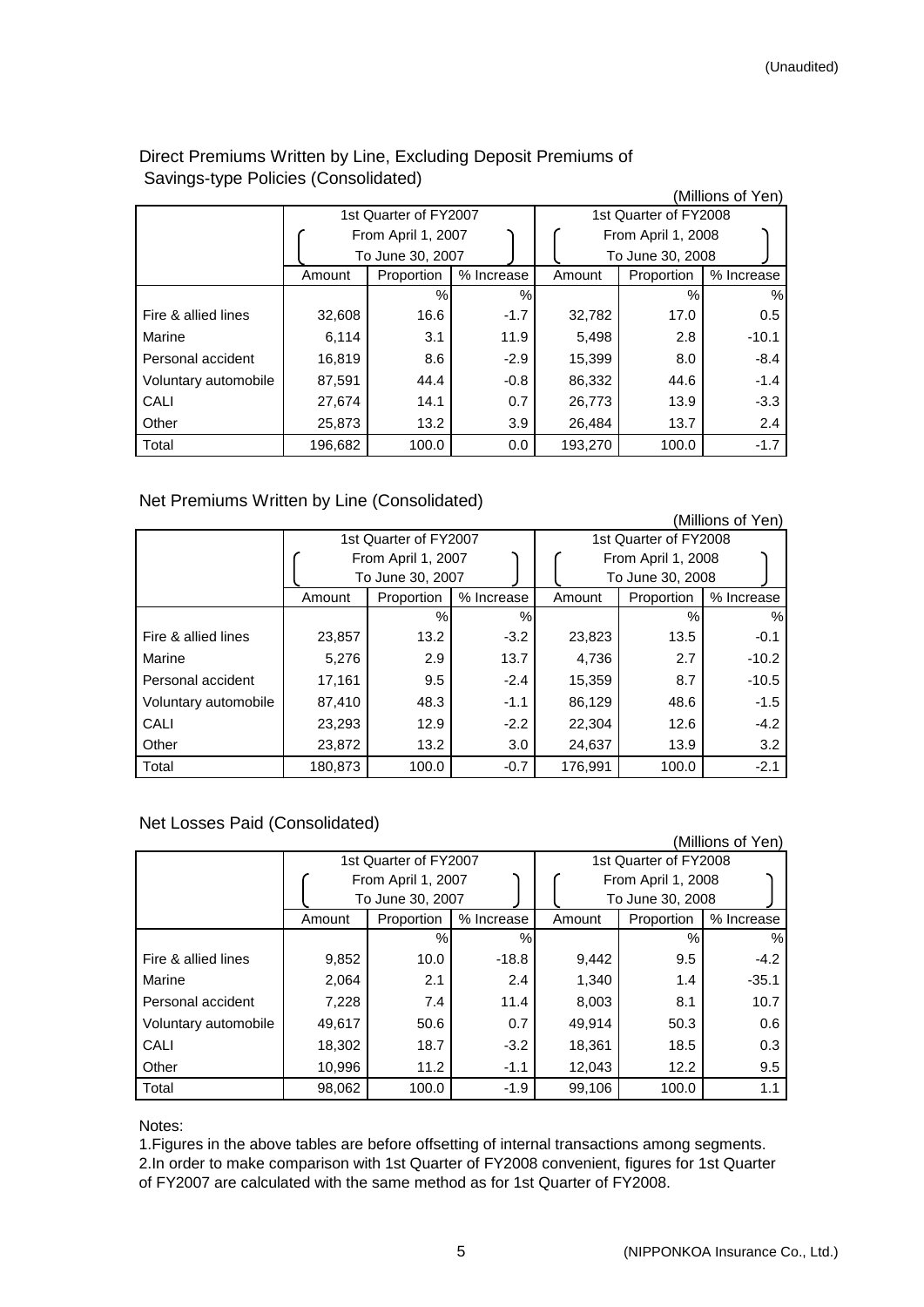# Securities (Consolidated)

## 1. Bonds classified as held-to-maturity securities whose fair value is readily determinable

|                               |                       |                           | (Millions of Yen) |  |  |  |  |  |
|-------------------------------|-----------------------|---------------------------|-------------------|--|--|--|--|--|
|                               |                       | End of 1st Quarter FY2008 |                   |  |  |  |  |  |
|                               | (As of June 30, 2008) |                           |                   |  |  |  |  |  |
|                               | Cost                  | <b>Fair Value</b>         | <b>Difference</b> |  |  |  |  |  |
| Public and<br>corporate bonds | 185,665               | 180,409                   | $-5,255$          |  |  |  |  |  |
| Foreign securities            |                       |                           |                   |  |  |  |  |  |
| <b>T</b> otal                 | 185,665               | 180,409                   | $-5,255$          |  |  |  |  |  |

(Millions of Yen) 2. Bonds classified as securities held for underwriting-reserve whose fair value is readily determinable

|                               |                           |                   | (Millions of Yen) |  |  |  |
|-------------------------------|---------------------------|-------------------|-------------------|--|--|--|
|                               | End of 1st Quarter FY2008 |                   |                   |  |  |  |
|                               | (As of June 30, 2008)     |                   |                   |  |  |  |
|                               | Cost                      | <b>Fair Value</b> | <b>Difference</b> |  |  |  |
| Public and<br>corporate bonds | 2,525                     | 2,506             | -19               |  |  |  |
| Foreign securities            | ۰                         |                   |                   |  |  |  |
| Total                         | 2,525                     | 2,506             | -19               |  |  |  |

 $(0.4:0:$ 3. Securities classified as available-for-sale securities whose fair value is readily determinable

|                               |                           |                       | (Millions of Yen) |  |  |  |  |  |
|-------------------------------|---------------------------|-----------------------|-------------------|--|--|--|--|--|
|                               | End of 1st Quarter FY2008 |                       |                   |  |  |  |  |  |
|                               |                           | (As of June 30, 2008) |                   |  |  |  |  |  |
|                               | Cost                      | <b>Fair Value</b>     | <b>Difference</b> |  |  |  |  |  |
| Public and<br>corporate bonds | 1,083,224                 | 1,084,888             | 1,664             |  |  |  |  |  |
| Domestic equities             | 368,322                   | 878,376               | 510,054           |  |  |  |  |  |
| Foreign securities            | 341,872                   | 348,631               | 6,759             |  |  |  |  |  |
| <b>Others</b>                 | 27,956                    | 25,826                | $-2,130$          |  |  |  |  |  |
| Total                         | 1,821,374                 | 2,337,722             | 516,347           |  |  |  |  |  |

Notes:

1. With respect to securities classified as available-for-sale securities whose fair value is readily determinable, the figures for cost are after write-down due to impairment. As to write-down of securities with fair-value due to impairment, the Company recognizes revaluation loss on all the securities whose fair value has declined by 30% or more of book value.

2. "Others" in the above table includes beneficiary right of loan receivables, which is classified as monetary receivables bought in the balance sheet.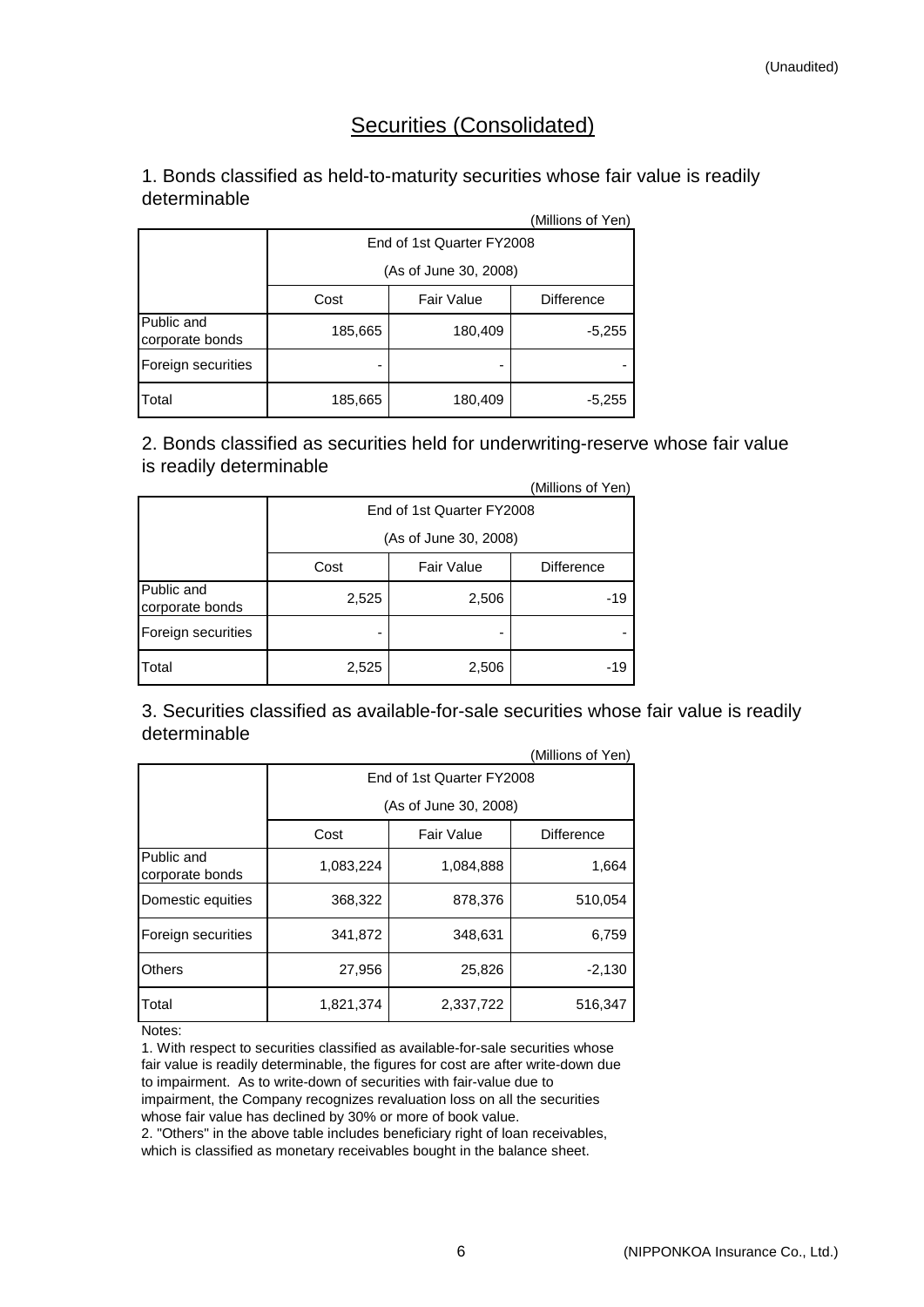# Money in Trust (Consolidated)

1. Money in trust classified as held-to-maturity: None

#### 2. Money in trust classified as trading or available-for-sale (Millions of Yen)

| וושוווטווט טו ד <del>כ</del> ווו |                           |                   |                   |  |  |  |  |  |
|----------------------------------|---------------------------|-------------------|-------------------|--|--|--|--|--|
|                                  | End of 1st Quarter FY2008 |                   |                   |  |  |  |  |  |
|                                  | (As of June 30, 2008)     |                   |                   |  |  |  |  |  |
|                                  | Cost                      | <b>Fair Value</b> | <b>Difference</b> |  |  |  |  |  |
| Money in Trust                   | 37,000                    | 36,363            | -636              |  |  |  |  |  |

Note: Besides those in the above table, there are money in trusts accounted at cost on the balance sheet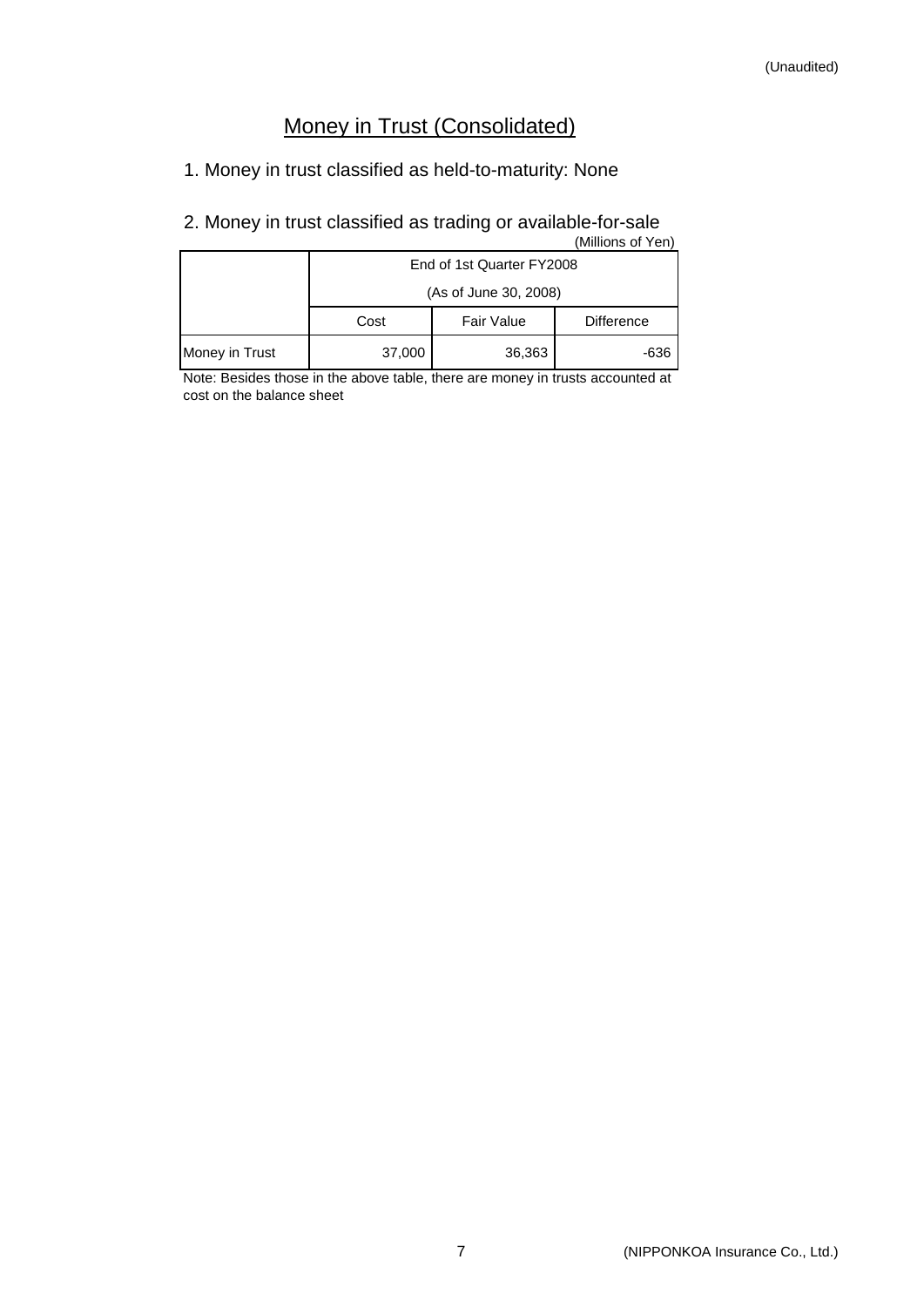# Derivatives (Consolidated)

|               | (Millions of Yen)        |                            |                       |                             |  |  |  |  |
|---------------|--------------------------|----------------------------|-----------------------|-----------------------------|--|--|--|--|
|               |                          | End of 1st Quarter FY2008  |                       |                             |  |  |  |  |
|               | Transaction              |                            | (As of June 30, 2008) |                             |  |  |  |  |
|               |                          | Contracted amount,<br>etc. | Fair value            | Net unrealized<br>gain/loss |  |  |  |  |
| Currency      | Forward foreign exchange |                            |                       |                             |  |  |  |  |
|               | Short positions          | 24,901                     | 25,290                | $-389$                      |  |  |  |  |
|               | Long positions           | 4,102                      | 4,043                 | $-58$                       |  |  |  |  |
|               | Subtotal                 |                            |                       | $-448$                      |  |  |  |  |
| Interest rate | Swap                     | 20,000                     | $-3$                  | $-3$                        |  |  |  |  |
| <b>Others</b> | Weather derivatives      |                            |                       |                             |  |  |  |  |
|               | Short positions          | 7                          |                       |                             |  |  |  |  |
|               |                          | 1)                         | 1                     |                             |  |  |  |  |
|               | Credit derivatives       |                            |                       |                             |  |  |  |  |
|               | Short positions          | 16,000                     | $-15$                 | $-15$                       |  |  |  |  |
|               | Subtotal                 |                            |                       | $-15$                       |  |  |  |  |
|               | Total                    |                            |                       | $-467$                      |  |  |  |  |
|               |                          |                            |                       |                             |  |  |  |  |

Notes:

1. Figures in the above table do not include derivative transactions which qualify for hedge accounting.

2. Figures in the brackets under the column "Contracted amount, etc." are option premiums.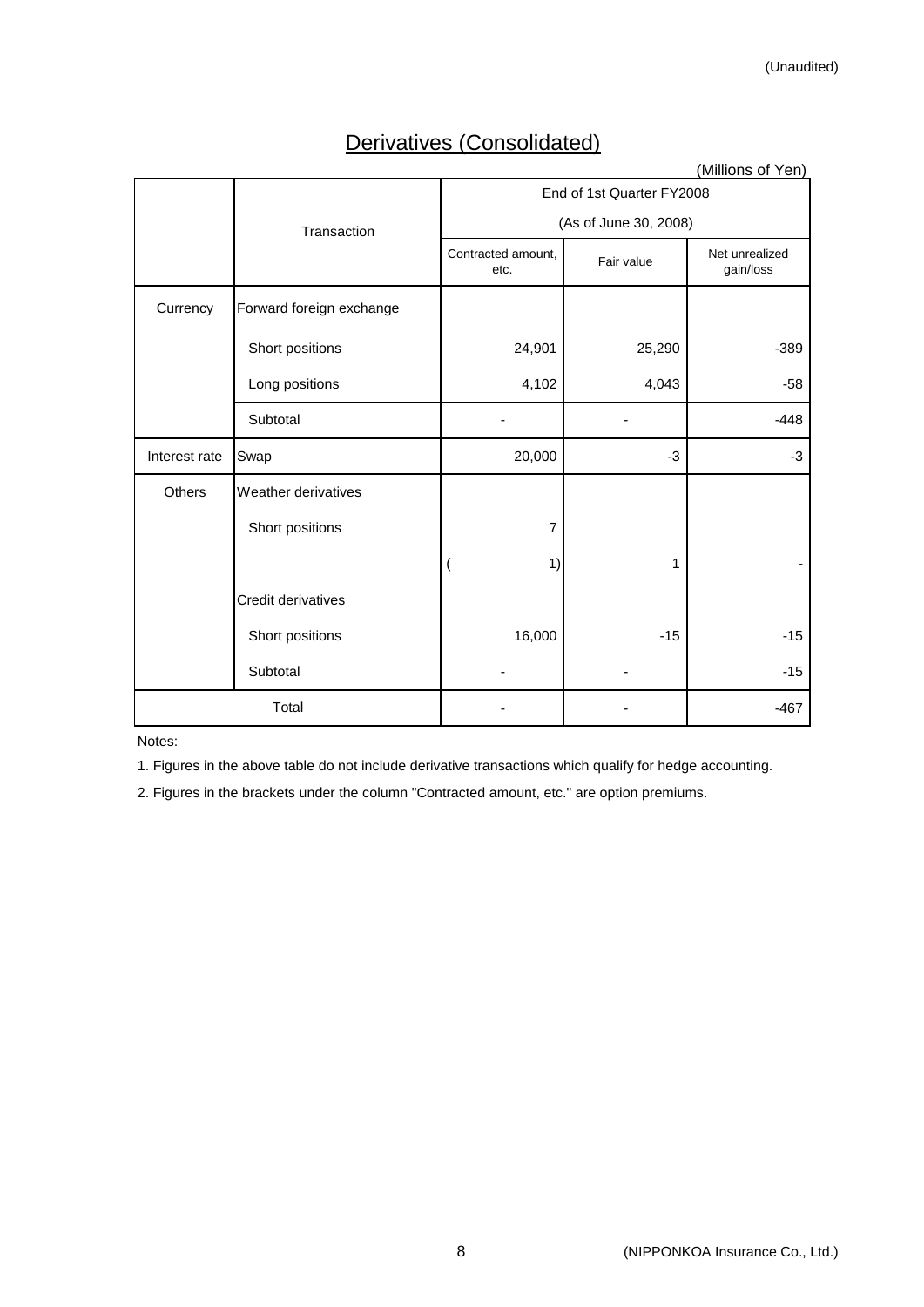(Unaudited)

# Nonconsolidated Income Statement (Summary)

|                                             |                                                                                                                                |                                         |                                         |                                                          | (Millions of Yen)                                                |
|---------------------------------------------|--------------------------------------------------------------------------------------------------------------------------------|-----------------------------------------|-----------------------------------------|----------------------------------------------------------|------------------------------------------------------------------|
|                                             |                                                                                                                                | 1st Quarter of FY2007                   | 1st Quarter of FY2008                   | Change                                                   |                                                                  |
|                                             |                                                                                                                                | From Apr. 1, 2007<br>To Jun. 30, 2007   | From Apr. 1, 2008<br>To Jun. 30, 2008   |                                                          |                                                                  |
|                                             |                                                                                                                                | Amount                                  | Amount                                  | Amount Increase                                          | %Increase                                                        |
|                                             | Underwriting income<br>Net premiums written<br>Deposit premiums from policyholders<br>Underwriting expenses<br>Net losses paid | 203,231<br>178,381<br>14,040<br>177,802 | 204,287<br>174,411<br>16,049<br>174,121 | 1,055<br>$-3,970$<br>2,009<br>$\overline{ }$<br>$-3,681$ | %<br>0.5<br>$-2.2$ )<br>14.3)<br>$\parallel$ (<br>$-2.1$<br>1.1) |
|                                             | Loss adjustment expenses                                                                                                       | 96,733<br>9,025                         | 97,800<br>8,544                         | 1,066<br>$-480$                                          | $-5.3)$                                                          |
| Section of Ordinary Profit and Loss         | Net commissions and brokerage<br>expenses                                                                                      | 32,584                                  | 29,888                                  | $-2,695$                                                 | $-8.3$                                                           |
|                                             | Maturity refunds to policyholders                                                                                              | 35,294                                  | 33,355                                  | $-1,938$                                                 | $-5.5$                                                           |
|                                             | Investment income                                                                                                              | 17,145                                  | 12,785                                  | $-4,359$                                                 | $-25.4$                                                          |
|                                             | Interest and dividends                                                                                                         | 17,693                                  | 17,035                                  | $-657$                                                   | $-3.7$ )                                                         |
|                                             | Gain on sale of securities                                                                                                     | 4,331                                   | 1,069                                   | $-3,262$                                                 | $-75.3$ )                                                        |
|                                             | Investment expenses                                                                                                            | 1,612                                   | 4,236                                   | 2,623                                                    | 162.6                                                            |
|                                             | ( Loss on sale of securities                                                                                                   | 95                                      | 990                                     | 895                                                      | $939.7$ )                                                        |
|                                             | Revaluation loss on securities                                                                                                 | 272                                     | 584                                     | 312                                                      | 115.0                                                            |
|                                             | Loss for derivative financial instruments                                                                                      | 772                                     | 1,762                                   | 989                                                      | 128.1                                                            |
|                                             | Operating and administrative<br>expenses                                                                                       | 31,882                                  | 30,503                                  | $-1,379$                                                 | $-4.3$                                                           |
|                                             | Net Other ordinary income                                                                                                      | 144                                     | 969                                     | 825                                                      | 573.1                                                            |
|                                             | <b>Ordinary Profit</b>                                                                                                         | 9,221                                   | 9,180                                   | $-41$                                                    | $-0.4$                                                           |
|                                             | Special income                                                                                                                 | 1                                       | 11                                      | 9                                                        | 540.2                                                            |
| Section of<br>Special<br>Profit and<br>Loss | Special loss                                                                                                                   | 819                                     | 738                                     | $-81$                                                    | $-9.9$                                                           |
|                                             | <b>Special Profit</b>                                                                                                          | $-817$                                  | $-726$                                  | 90                                                       |                                                                  |
|                                             | Income before income taxes                                                                                                     | 8,404                                   | 8,453                                   | 49                                                       | 0.6                                                              |
| Income taxes                                |                                                                                                                                | 5,499                                   | 1,467                                   | $-4,031$                                                 | $-73.3$                                                          |
| Tax adjustment                              |                                                                                                                                | $-3,661$                                | 330                                     | 3,991                                                    |                                                                  |
| Net Income                                  |                                                                                                                                | 6,566                                   | 6,655                                   | 89                                                       | 1.4                                                              |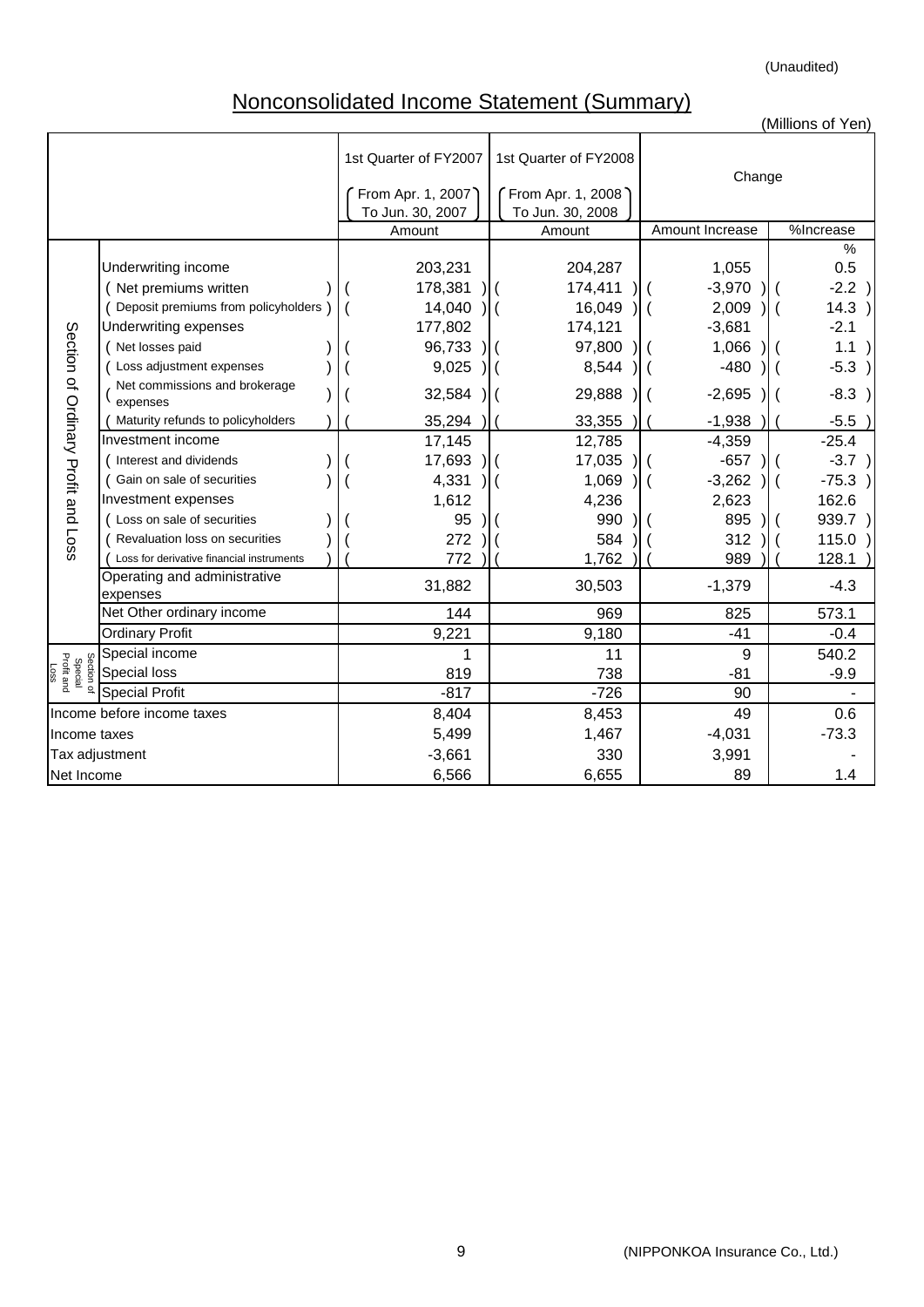### Direct Premiums Written by Line, Excluding Deposit Premiums of Savings-type Policies (Nonconsolidated)

|                      |         |                       |            |         |                       | (Millions of Yen) |
|----------------------|---------|-----------------------|------------|---------|-----------------------|-------------------|
|                      |         | 1st Quarter of FY2007 |            |         | 1st Quarter of FY2008 |                   |
|                      |         | From April 1, 2007    |            |         | From April 1, 2008    |                   |
|                      |         | To June 30, 2007      |            |         | To June 30, 2008      |                   |
|                      | Amount  | Proportion            | % Increase | Amount  | Proportion            | % Increase        |
|                      |         | $\%$                  | $\%$       |         | %                     | $\%$              |
| Fire & allied lines  | 31,779  | 16.5                  | $-2.3$     | 32,030  | 16.9                  | 0.8               |
| Marine               | 5,149   | 2.7                   | 3.3        | 4,793   | 2.5                   | $-6.9$            |
| Personal accident    | 16,790  | 8.7                   | $-2.9$     | 15,339  | 8.1                   | $-8.6$            |
| Voluntary automobile | 85,806  | 44.4                  | $-0.9$     | 84,422  | 44.6                  | $-1.6$            |
| CALI                 | 27,674  | 14.4                  | 0.7        | 26,773  | 14.1                  | $-3.3$            |
| Other                | 25,554  | 13.3                  | 3.6        | 26,053  | 13.8                  | 1.9               |
| Total                | 192,755 | 100.0                 | $-0.4$     | 189,413 | 100.0                 | $-1.7$            |

Net Premiums Written by Line (Nonconsolidated)

|                      |         |                       |            |         |                       | (Millions of Yen) |  |
|----------------------|---------|-----------------------|------------|---------|-----------------------|-------------------|--|
|                      |         | 1st Quarter of FY2007 |            |         | 1st Quarter of FY2008 |                   |  |
|                      |         | From April 1, 2007    |            |         | From April 1, 2008    |                   |  |
|                      |         | To June 30, 2007      |            |         | To June 30, 2008      |                   |  |
|                      | Amount  | Proportion            | % Increase | Amount  | Proportion            | % Increase        |  |
|                      |         | %                     | $\%$       |         | $\%$                  | $\%$              |  |
| Fire & allied lines  | 23,812  | 13.4                  | $-3.1$     | 23,746  | 13.6                  | $-0.3$            |  |
| Marine               | 4,708   | 2.6                   | 8.9        | 4,278   | 2.5                   | $-9.1$            |  |
| Personal accident    | 17,146  | 9.6                   | $-2.5$     | 15,325  | 8.8                   | $-10.6$           |  |
| Voluntary automobile | 85,666  | 48.1                  | $-1.2$     | 84,261  | 48.2                  | $-1.6$            |  |
| CALI                 | 23,260  | 13.0                  | $-2.1$     | 22,264  | 12.8                  | $-4.3$            |  |
| Other                | 23,787  | 13.3                  | 2.8        | 24,535  | 14.1                  | 3.1               |  |
| Total                | 178,381 | 100.0                 | $-0.9$     | 174,411 | 100.0                 | $-2.2$            |  |

## Net Losses Paid (Nonconsolidated)

|                      |                                                                 |               |               |        |                                                                 | (Millions of Yen) |
|----------------------|-----------------------------------------------------------------|---------------|---------------|--------|-----------------------------------------------------------------|-------------------|
|                      | 1st Quarter of FY2007<br>From April 1, 2007<br>To June 30, 2007 |               |               |        | 1st Quarter of FY2008<br>From April 1, 2008<br>To June 30, 2008 |                   |
|                      | Amount                                                          | % Change      | Loss Ratio    | Amount | % Change                                                        | Loss Ratio        |
|                      |                                                                 | $\frac{0}{0}$ | $\frac{0}{0}$ |        | $\%$                                                            | %                 |
| Fire & allied lines  | 9,826                                                           | $-21.6$       | 45.3          | 9,516  | $-3.2$                                                          | 43.9              |
| Marine               | 1,929                                                           | 32.0          | 42.2          | 1,282  | $-33.6$                                                         | 31.1              |
| Personal accident    | 7,210                                                           | 11.2          | 47.0          | 7,995  | 10.9                                                            | 57.1              |
| Voluntary automobile | 48,542                                                          | 0.5           | 62.2          | 48,796 | 0.5                                                             | 63.2              |
| CALI                 | 18,263                                                          | $-3.3$        | 83.7          | 18,320 | 0.3                                                             | 88.2              |
| Other                | 10,960                                                          | $-0.9$        | 51.1          | 11,888 | 8.5                                                             | 52.9              |
| Total                | 96,733                                                          | $-2.0$        | 59.3          | 97,800 | 1.1                                                             | 61.0              |

Notes:

1.Denominator of loss ratio is net losses paid plus loss adjustment expenses.

2.In order to make comparison with 1st Quarter of FY2008 convenient, figures for 1st Quarter of FY2007 are calculated with the same method as for 1st Quarter of FY2008.